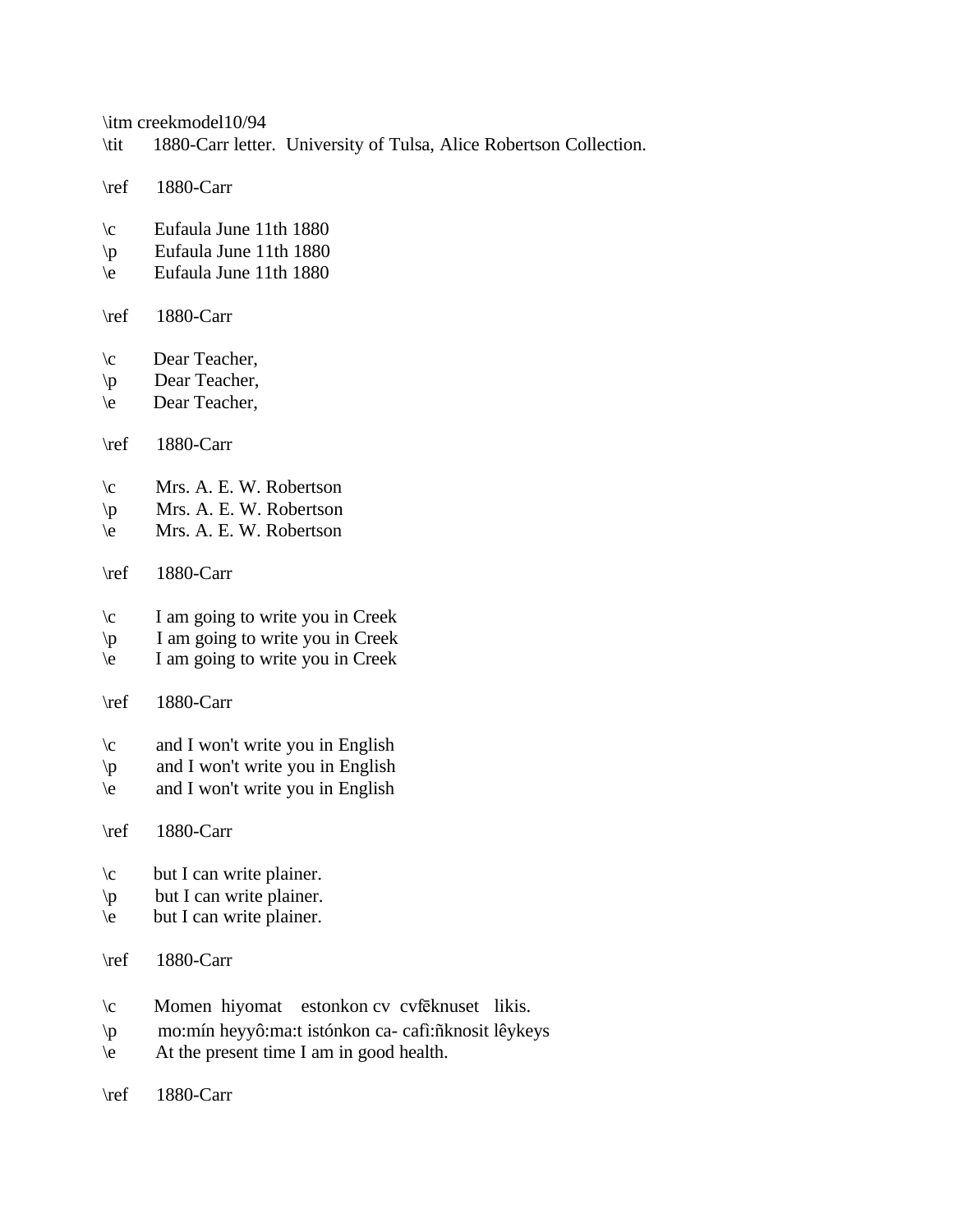- \c Momet tvlofvn ariyof, Miss Tson heciyvnks.
- \p mo:mít 'taló:fan a:£ayô:f miss [thompson?] hî:cayanks
- \e While in town not long ago I saw Miss Tson.
- \ref 1880-Carr
- $\c$  Momen mv heciyof tayen cvfēke es nokkiciyvnks.
- \p mo:mín má hi:cayô:f tà:ñyin cafí:ki is- nókkeycayánks
- \e Upon seeing her, my heart began to ache.
- \ref 1880-Carr
- \c Momen tayen cv tempunayen heciyat,
- \p mo:mín tà:ñyin ca- tímpona:yín hi:cayâ:t
- \e She talked with me at length
- \ref 1880-Carr
- \c tetayusen okes komiyat
- \p tità:ñyosin o:kís ko:mayâ:t
- \e and as I thought on what she said to me
- \ref 1880-Carr
- \c vkerrickv tayen sulecit
- \p aki££éycka tà:ñyin solî:ceyt
- $\leq$  I realized how true it is
- \ref 1880-Carr
- $\c$  cvfeke nokkiciyvnks.
- \p cafí:ki nókkeycayánks
- \e and my heart ached.
- \ref 1880-Carr
- \c Momet hvteceskv Mission en kvpakiyof,
- \p mo:mít haticíska mission in- kapâ:kayo:f
- \e When I first left the mission
- \ref 1880-Carr
- \c tayen vkerrickv sulecit cvfeke es nokkicit arit
- \p tà:ñyin aki££éycka solî:ceyt cafí:ki is- nókkeyceyt a:£éyt
- \e I had so many thoughts that kept my heart in pain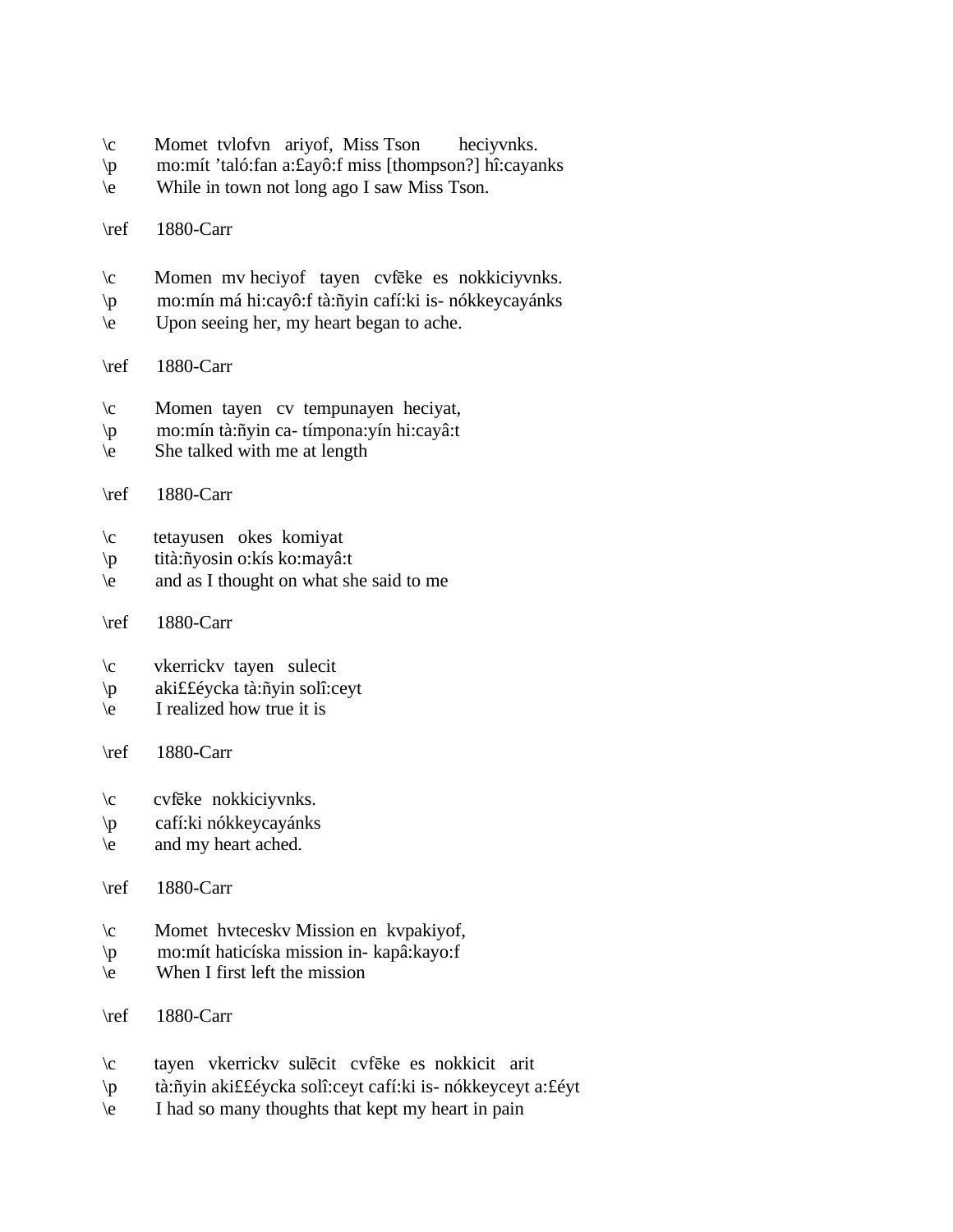- \ref 1880-Carr
- \c heyvmv tvlofv vlakiyvnkes.
- \p 'hiyamá taló:fa ala:kayánkis
- \e up to the time I came to this town.
- \ref 1880-Carr
- $\c$  Momis Lewis<sup>[?]</sup> vhoyvkvr $\bar{\text{e}}$  cvkicet omis
- \p mô:meys Lewis ahóyaká£i:s cakeycít o:mêys
- \e However, Lewis said the two of us should leave
- \ref 1880-Carr
- \c em vkvsvmvkot omvnken,
- \p im- akasamákot[sic] o:mánkin
- $\begin{cases}$  but I didn't agree
- \ref 1880-Carr
- $\c$  cvkic $\bar{e}$  monket omen,
- \p cakeycí: mônkit o:mín
- \e but he persisted
- \ref 1880-Carr
- \c vcakkayit omvnken,
- \p acakkâ:yeyt o:mánkin
- $\leq$  so I came with him
- \ref 1880-Carr
- \c hiyomat heyvmv likit okis.
- \p heyyô:ma:t 'hiyamá lêykeyt o:kéys
- $\begin{bmatrix} 1 & 1 \\ 2 & 3 \end{bmatrix}$  so I am now living here.
- \ref 1880-Carr
- $\c$  Momen hvtvm vne vc oh fvccvn cem opuniyē cvranis.
- \p mo:mín hatâm aní ac- oh- fáccan cim- oponayí:ca£a:néys
- \e And now there are some things I want to tell you about myself.
- \ref 1880-Carr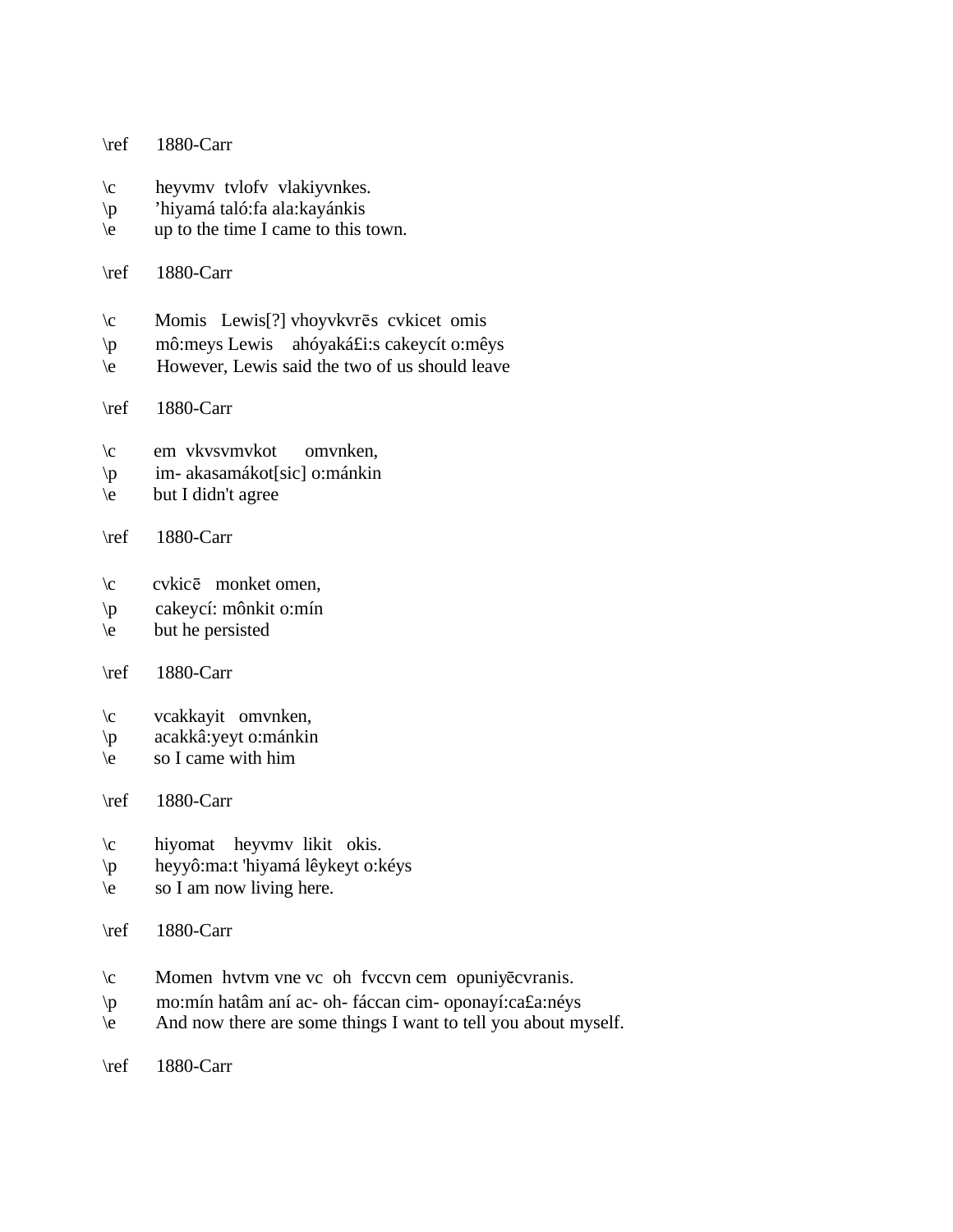- $\c$  Momen hiyomat mv tis estonkon hēren ariyēt omes.
- \p mo:mín heyyô:ma:t má -teys istónkon hì:ñ£in a:£ayí:t ô:mis
- $\leq$  Right now I am doing well.
- \ref 1880-Carr
- $\c$  Heyv makiyat emēkusvpkv oh fvccvn okiyēt omes.
- \p hiyá ma:kayâ:t imi:kosápka oh- fáccan o:kayí:t ô:mis
- \e I am saying this in regard to being a Christian.

## \ref 1880-Carr

- \c Momet hiyomat
- \p mo:mít heyyô:ma:t
- \e At the present time,
- \ref 1880-Carr
- \c nettv-cako omvlkvn mekusvpkv-cuko ayit estvpakit ariy¬t omes.
- \p nitta-cá:ko omálkan imi:kosapka-cóko a:yéyt istapâ:keyt a:£ayí:t ô:mis
- \e I am in the company of people who go to church and we go every Sunday.
- \ref 1880-Carr
- \c Momis nettv-cako cokv-heckv tvlkusat sepekot omes.
- \p mô:meys nitta-cá:ko co:ka-hícka tàñlkosa:t sipíko:t ô:mis
- \e But they do not have bible school classes.
- \ref 1880-Carr

\c Momen cepvnvke hokkolet mimv mv nake fvccvn vfvstetvn komet sehokvcuken pohiyat

- \p mo:mín ci:panáki hokkô:lit mêyma má nâ:ki fáccan afastitán kô:mit sihô:kacokin po:hayâ:t
- \e When I heard about the two young boys who are striving to serve in the church
- \ref 1880-Carr
- $\c$  es vc afvck $\bar{e}$  estvmahēt os.
- \p is- ac- a:fácki: istamá:hi:t ô:s
- $\leq$  I was so very happy.
- \ref 1880-Carr
- \c Momis estitvket omen okhoyat mv tat kerrvkot omes.
- \p mô:meys istéytakit ô:min ókho:yâ:t[?] má -ta:t kí££akot o:mís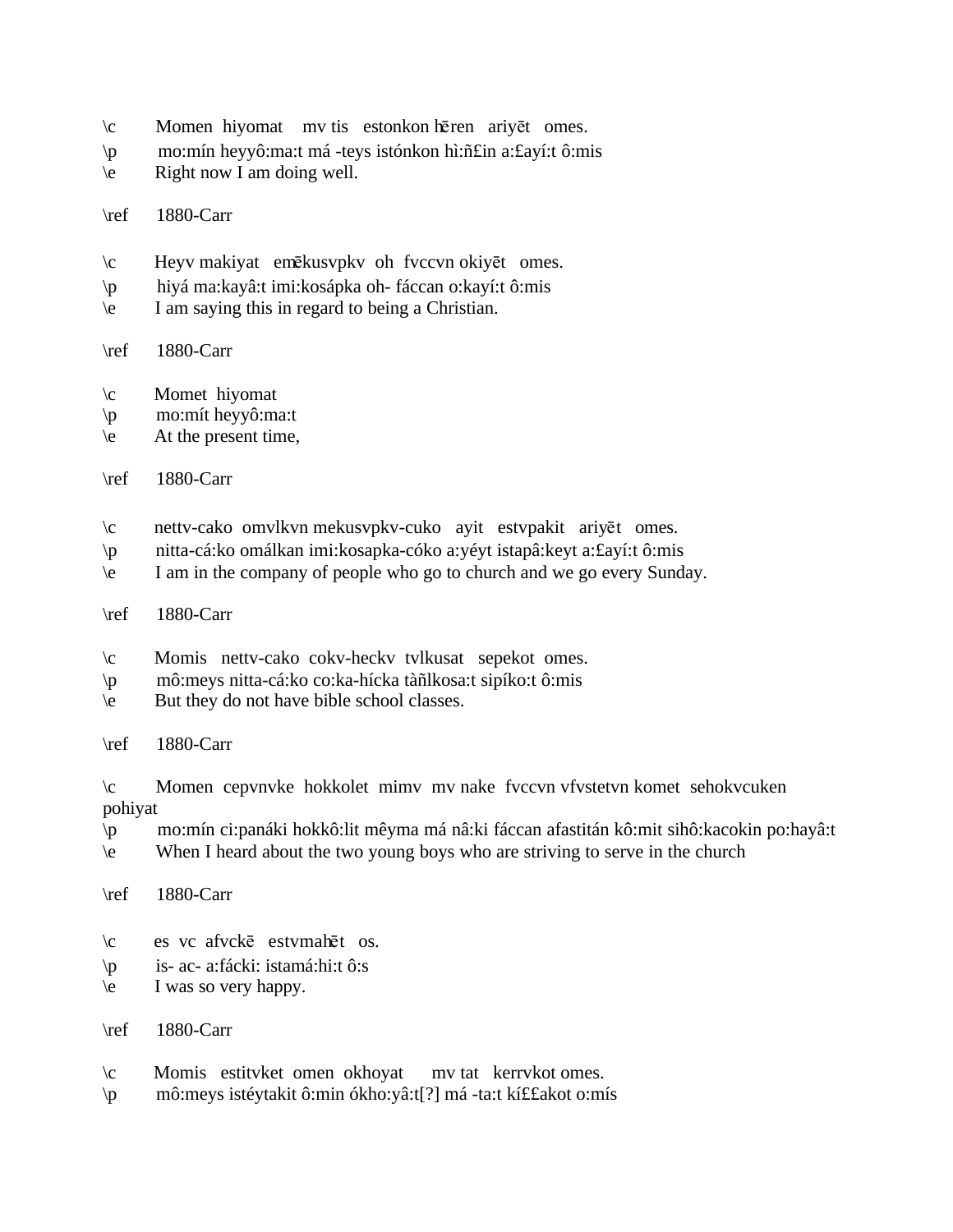- \e But I do not know who they are.
- \ref 1880-Carr
- $\c$  Momen vneu fvccvn komit hiyomat hueriyēt omes.
- \p mo:mín anió fáccan kô:meyt heyyô:ma:t hôy£ayi:t ô:mis
- \e I too, am striving to stand in truthful ways.
- \ref 1880-Carr
- \c Momen hiyomat, every night tat etetayen
- \p mo:mín heyyô:ma:t every night -ta:t ititâ:yin
- $\leq$  During this, every night
- \ref 1880-Carr
- \c cokv-rakkon hvtvm Este-cate en cokv etem pvlsecit vketēciyat likiyēt omes.
- \p co:ka-£ákkon hatâm isti-cá:ti in- có:ka itim- pálsi:céyt akíti:cayâ:t leykayí:t ô:mis
- \e I study the bible and compare the Creek bible to all the lessons.

## \ref 1880-Carr

- \c Momekv hiyomusen fekhonnvranis.
- \p mô:mika heyyô:mosin fikhónna£a:néys
- $\leq$  This is all for now so I will close.

## \ref 1880-Carr

- \c Momen nake hvmken cem pohis.
- \p mo:mín nâ:ki hámkin cím- po:héys
- \e There is one thing I ask of you.

# \ref 1880-Carr

- $\c$  Heyvn okiyēt os.
- \p hiyán o:kayí:t ô:s
- \e Here is what I mean.

# \ref 1880-Carr

- \c Creek hymn book okis.
- \p Creek hymn book o:kéys
- \e I would like to have a Creek hymn book
- \ref 1880-Carr